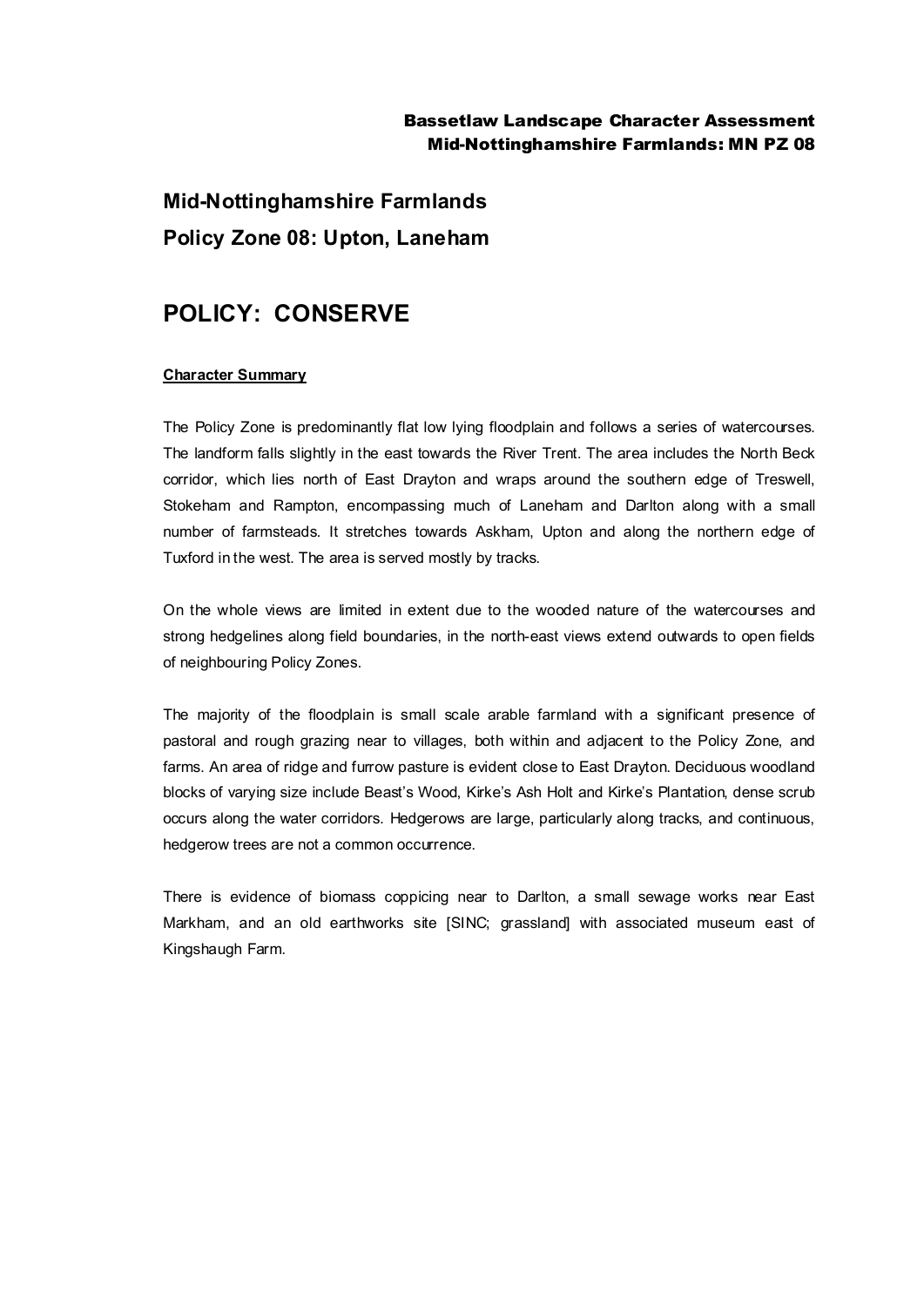#### **Mid-Nottinghamshire Farmlands – Policy Zone 08: Upton, Laneham**

| <b>PHOTOGRAPH</b>                                                                                                                                                                                                                                                                                                                                                                                                                                                                                                                                                                                                                                                                                                                                                     | <b>CONTEXT</b>                                                  |                                         |                                |                              |
|-----------------------------------------------------------------------------------------------------------------------------------------------------------------------------------------------------------------------------------------------------------------------------------------------------------------------------------------------------------------------------------------------------------------------------------------------------------------------------------------------------------------------------------------------------------------------------------------------------------------------------------------------------------------------------------------------------------------------------------------------------------------------|-----------------------------------------------------------------|-----------------------------------------|--------------------------------|------------------------------|
|                                                                                                                                                                                                                                                                                                                                                                                                                                                                                                                                                                                                                                                                                                                                                                       | Policy Zone: MN PZ 08<br>Land Cover Parcel[s]: MN18, MN21, MN22 |                                         |                                |                              |
|                                                                                                                                                                                                                                                                                                                                                                                                                                                                                                                                                                                                                                                                                                                                                                       | Condition<br>Good                                               | <b>REINFORCE</b>                        | CONSERVE &<br><b>REINFORCE</b> | <b>CONSERVE</b>              |
|                                                                                                                                                                                                                                                                                                                                                                                                                                                                                                                                                                                                                                                                                                                                                                       | Moderate                                                        | <b>CREATE &amp;</b><br><b>REINFORCE</b> | CONSERVE &<br>CREATE           | CONSERVE &<br><b>RESTORE</b> |
|                                                                                                                                                                                                                                                                                                                                                                                                                                                                                                                                                                                                                                                                                                                                                                       | Poor                                                            | CREATE                                  | <b>RESTORE &amp;</b><br>CREATE | <b>RESTORE</b>               |
| <b>CHARACTERISTIC FEATURES</b>                                                                                                                                                                                                                                                                                                                                                                                                                                                                                                                                                                                                                                                                                                                                        |                                                                 | Low                                     | Moderate                       | High                         |
| North Beck with network of streams and associated woodland corridors.<br>$\bullet$<br>Arable landscape.<br>Hedgerows and water channels as field boundaries.<br>٠<br>Small scale settlement.<br>Small clumps/linear sections of woodland along watercourses.<br>Improved and unimproved grassland adjacent to watercourses.<br>٠<br>Five SINCs; predominantly grassland.<br>٠                                                                                                                                                                                                                                                                                                                                                                                         |                                                                 |                                         | Sensitivity                    |                              |
| <b>LANDSCAPE ANALYSIS</b>                                                                                                                                                                                                                                                                                                                                                                                                                                                                                                                                                                                                                                                                                                                                             | <b>SUMMARY OF ANALYSIS</b>                                      |                                         |                                |                              |
| <b>Condition</b><br>The landscape condition is very good. There is a unified pattern of elements with few detracting<br>features; the A1, the Doncaster to Newark railway line, industrial estate, large scale agricultural<br>buildings and two sewage treatment works. Overall this gives a strongly unified visual<br>appearance.                                                                                                                                                                                                                                                                                                                                                                                                                                  | Condition<br>Pattern of Elements:                               |                                         |                                | <b>Very Good</b>             |
|                                                                                                                                                                                                                                                                                                                                                                                                                                                                                                                                                                                                                                                                                                                                                                       | Detracting Features:                                            |                                         | Unified<br>Few                 |                              |
| The Policy Zone largely encompasses North Beck and a series of tributary streams, the<br>watercourses are wooded; linear sections and small clumps of deciduous woodland are evident,<br>species include willow, ash and oak. The majority of the landscape is under arable use, with some<br>of the larger fields more intensively farmed. Less intensive pastoral fields lie adjacent to settlement.<br>Field boundaries generally comprise hedgerows and watercourses. Post and wire fencing has been<br>used to fill gaps in hedgerows where they have deteriorated. Oak and ash trees commonly occur<br>within some hedgerows, notably around grassland and pasture fields. The field pattern has mostly<br>been lost south-west of Laneham and west of Darlton. | Visual Unity:                                                   |                                         | Strongly Unified               |                              |
|                                                                                                                                                                                                                                                                                                                                                                                                                                                                                                                                                                                                                                                                                                                                                                       | Ecological Integrity:<br>Strong                                 |                                         |                                |                              |
|                                                                                                                                                                                                                                                                                                                                                                                                                                                                                                                                                                                                                                                                                                                                                                       | Cultural Integrity:                                             |                                         | Good                           |                              |
|                                                                                                                                                                                                                                                                                                                                                                                                                                                                                                                                                                                                                                                                                                                                                                       | Functional Integrity:                                           |                                         | Very Strong                    |                              |
| Settlement within the area is small scale including part of Upton, Darlton and most of Laneham,<br>where dwellings reflect the local style and a number of buildings are listed, along with the fringes of<br>Tuxford. Renovation of some older buildings is evident at Laneham. The overall cultural integrity is<br>considered good.                                                                                                                                                                                                                                                                                                                                                                                                                                |                                                                 |                                         |                                |                              |
| Five SINCs fall within the Policy Zone, these are mostly grassland sites. Improved and unimproved<br>grassland occurs alongside the water corridors. A continuous green network is provided across the<br>area connecting to the surrounding landscape. The ecological integrity is defined as strong which<br>overall gives a very strong habitat for wildlife/functional integrity. A strongly unified area<br>combined with a very strong functional integrity results in a very good landscape condition<br>overall.                                                                                                                                                                                                                                              |                                                                 |                                         |                                |                              |
| <b>Sensitivity</b>                                                                                                                                                                                                                                                                                                                                                                                                                                                                                                                                                                                                                                                                                                                                                    | <b>Sensitivity</b>                                              |                                         |                                | Very High                    |
| Features which give the area local distinctiveness are unique/rare to the Mid-Nottinghamshire<br>Farmlands region and the continuity/time depth is historic [post 1600] giving a strong sense of<br>place.<br>Visibility is described as high and the landform dominant. A strong sense of place with high                                                                                                                                                                                                                                                                                                                                                                                                                                                            | Distinctiveness:                                                |                                         | Unique/Rare                    |                              |
|                                                                                                                                                                                                                                                                                                                                                                                                                                                                                                                                                                                                                                                                                                                                                                       | Continuity:                                                     |                                         | Historic                       |                              |
| visibility results in very high landscape sensitivity overall.                                                                                                                                                                                                                                                                                                                                                                                                                                                                                                                                                                                                                                                                                                        | Sense of Place:                                                 |                                         | Strong                         |                              |
|                                                                                                                                                                                                                                                                                                                                                                                                                                                                                                                                                                                                                                                                                                                                                                       | Landform:                                                       |                                         | Dominant                       |                              |
|                                                                                                                                                                                                                                                                                                                                                                                                                                                                                                                                                                                                                                                                                                                                                                       | <b>Extent of Tree Cover</b>                                     |                                         | Intermittent                   |                              |
|                                                                                                                                                                                                                                                                                                                                                                                                                                                                                                                                                                                                                                                                                                                                                                       |                                                                 |                                         |                                |                              |
|                                                                                                                                                                                                                                                                                                                                                                                                                                                                                                                                                                                                                                                                                                                                                                       | Visibility:                                                     |                                         | High                           |                              |

- necessary, create new hedgerows to replace post and wire fencing.
- Seek opportunities to restore arable land to pasture.<br>• Conserve and enhance woodland planting and gras
- · **Conserve** and enhance woodland planting and grassland areas, seek to reinforce as appropriate to further strengthen these habitats.
- · **Conserve** areas of improved and unimproved grassland, and areas of ridge and furrow.
- · **Conserve** the biodiversity and setting of the designated SINCs, seek to enhance where appropriate.

- *Built Features* · **Conserve** the open rural character of the landscape by concentrating new development of appropriate scale and design around the existing settlements of Upton, Darlton and Laneham. New development should respect the setting of these settlements.
- · New development should take account of the distinctive ecological elements associated with North Beck and its tributary streams within the Policy Zone.
- · **Conserve** and respect the local brick built vernacular in any new development.
- Contain new development within existing field boundaries.